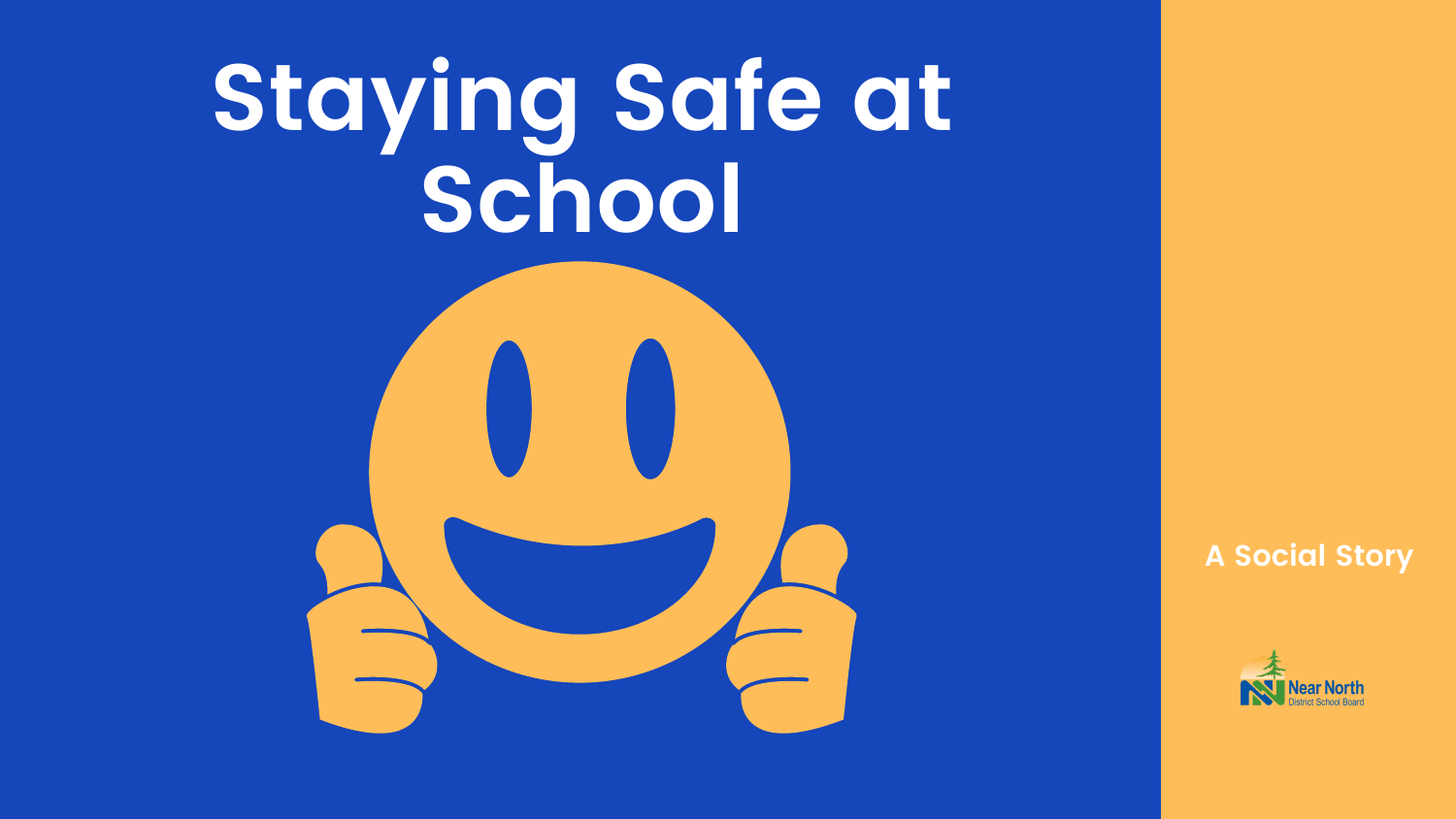**I can stay safe and help keep everyone at school safe by remembering three important rules:**

**No Sharing,**

#### **Hands Off, and**

#### **Wash Hands**



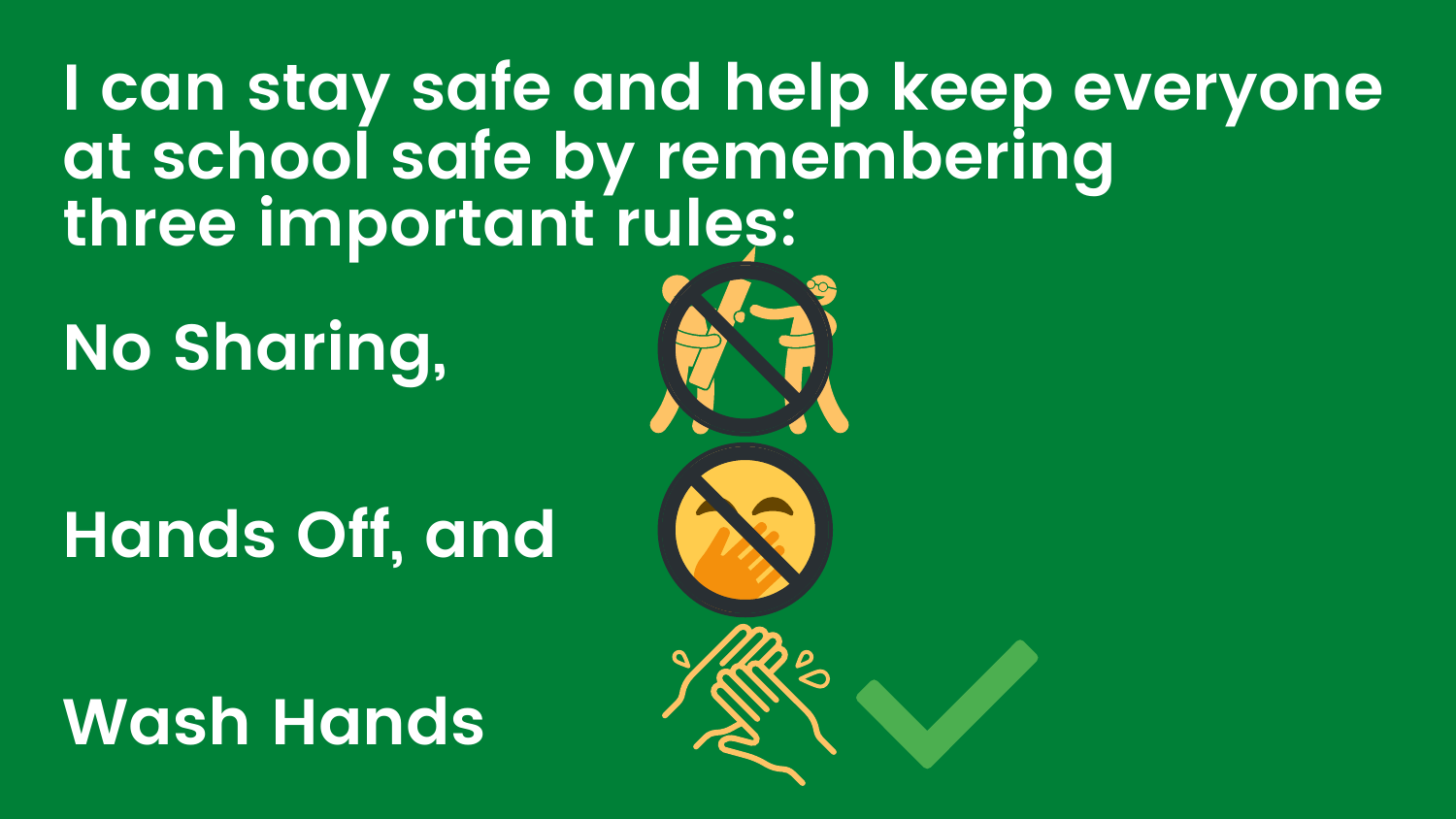## **First, it is important that I don 't share.**



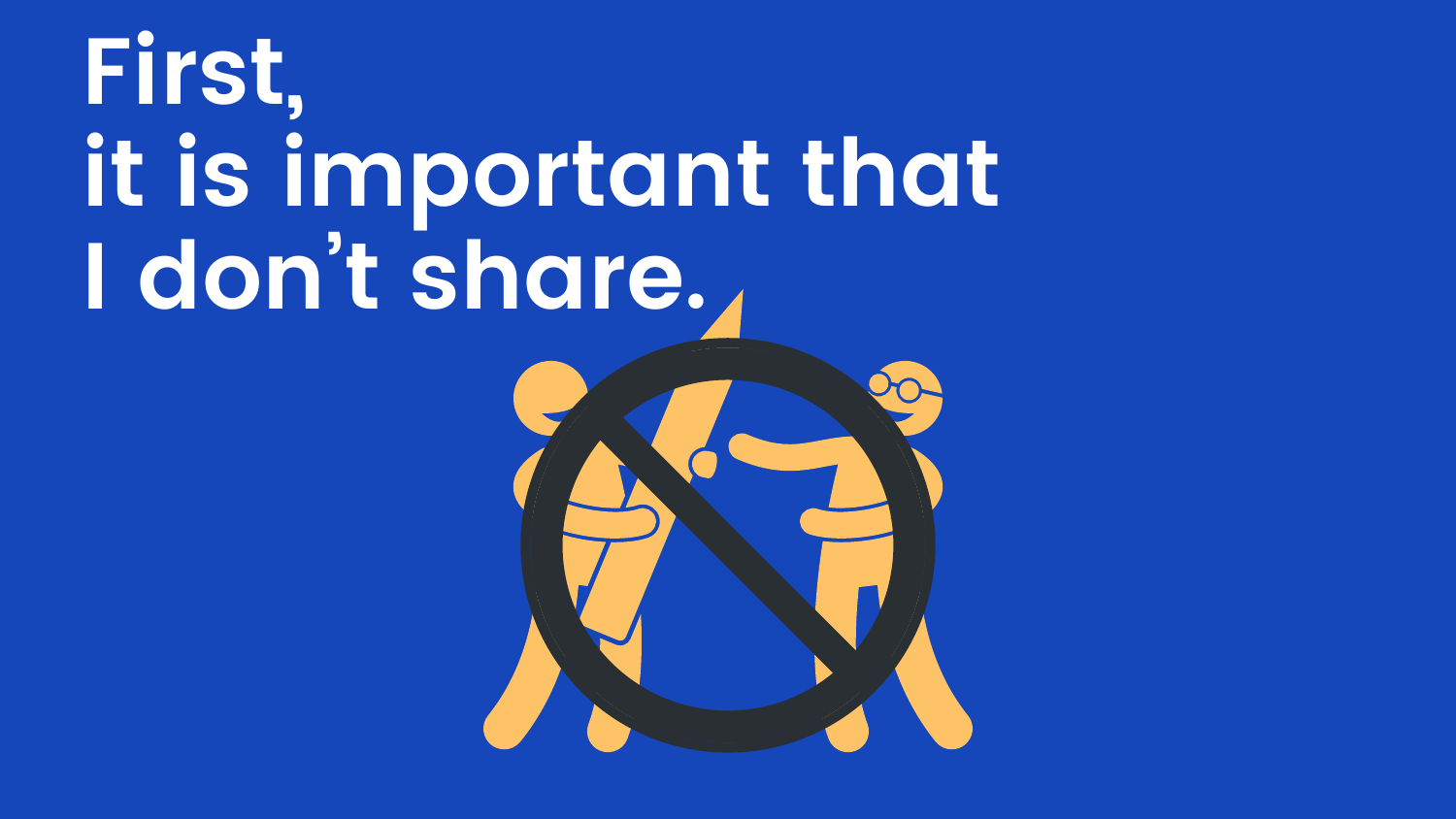### **No sharing food**

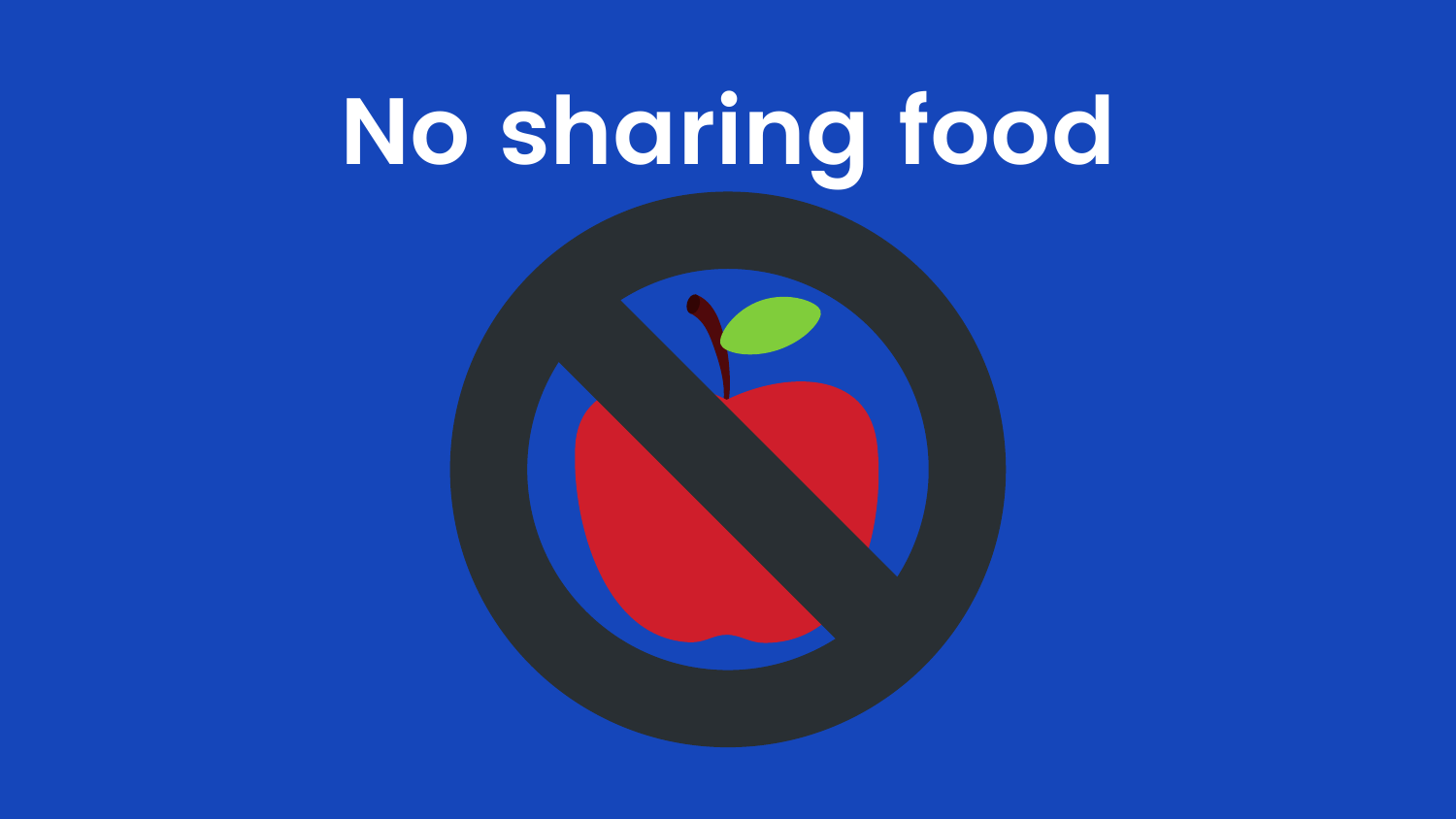## **No sharing drinks**

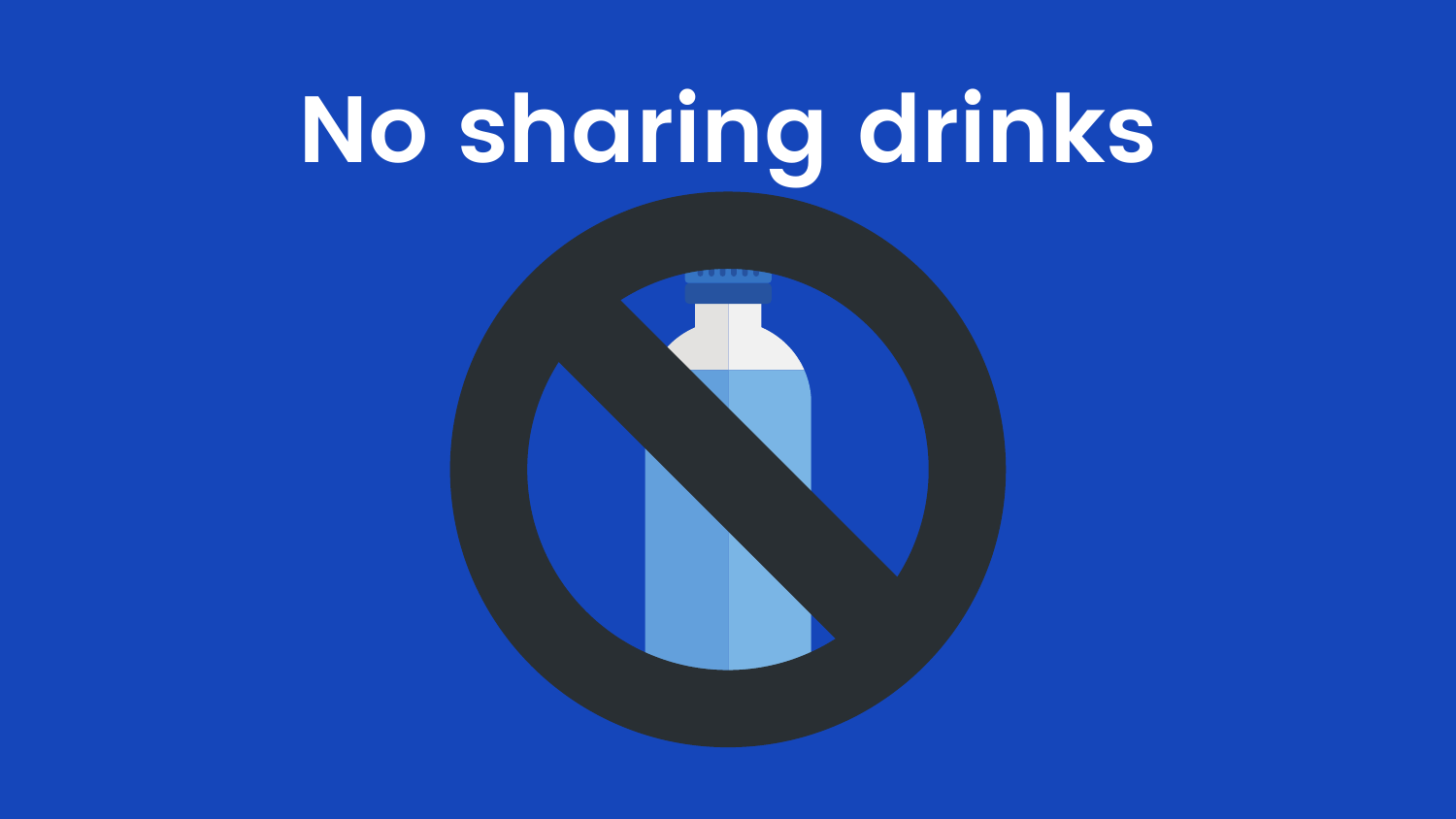### **No sharing anything I bring from home**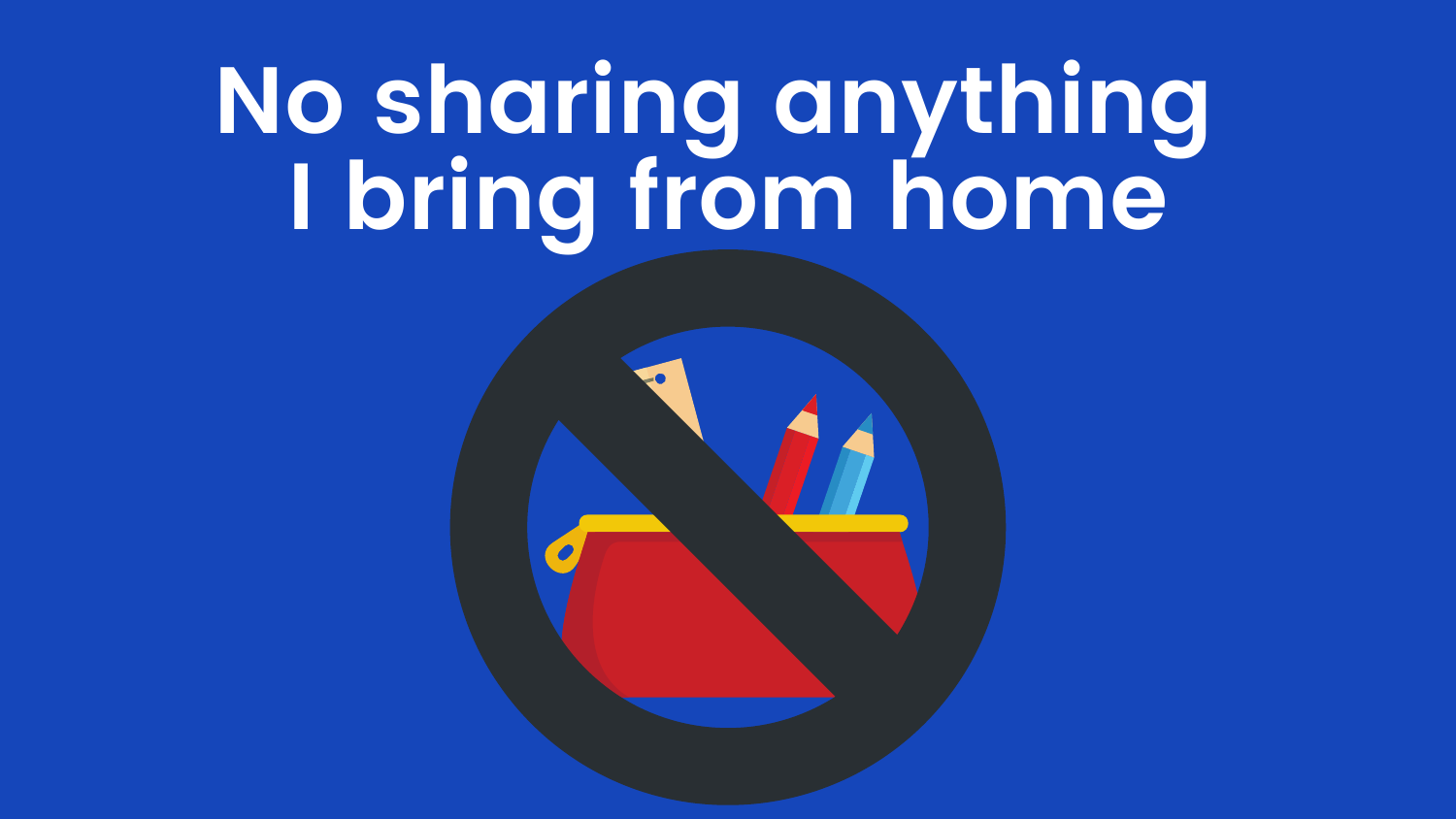#### **Second, it is important to keep my hands off my face.**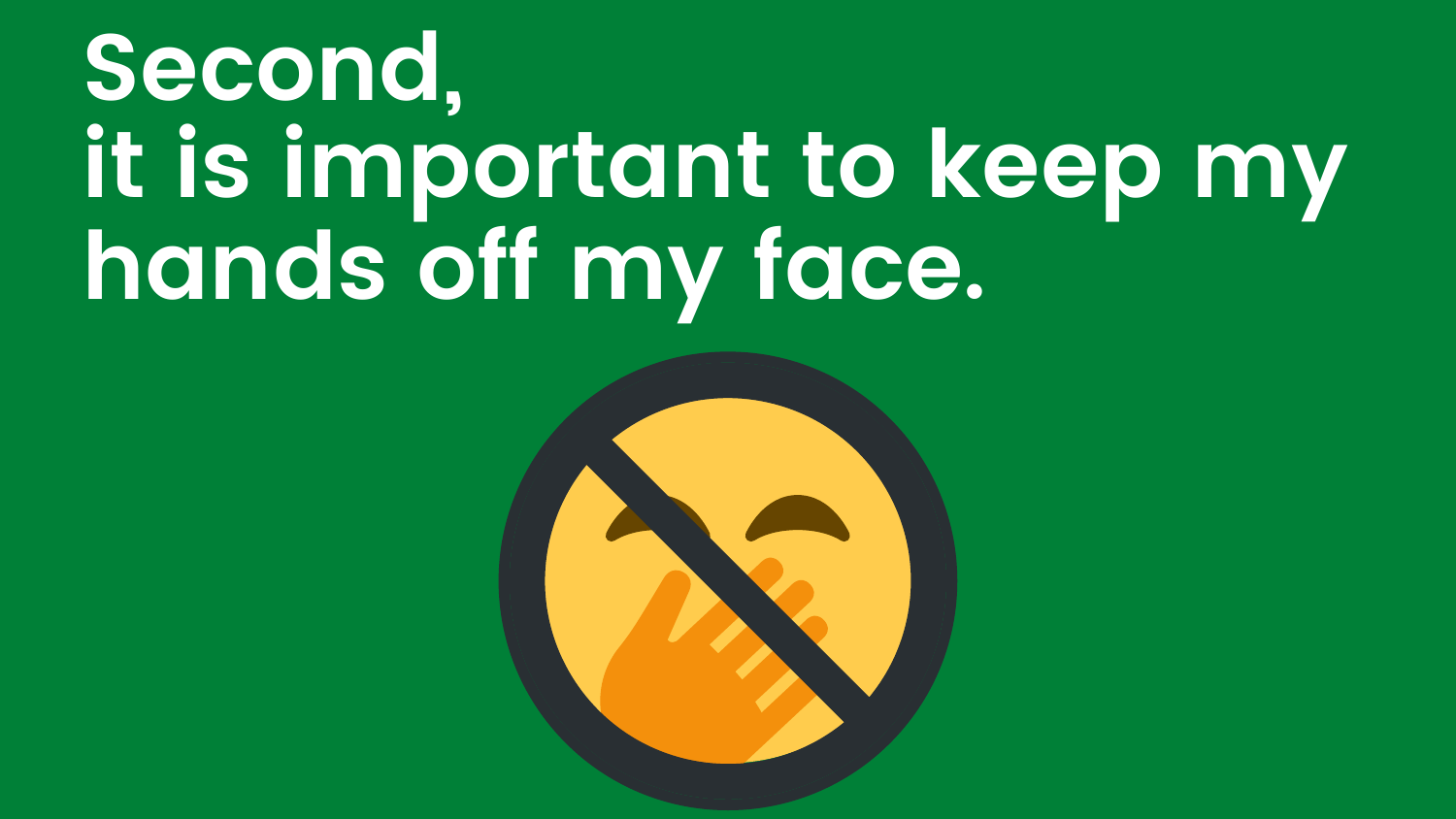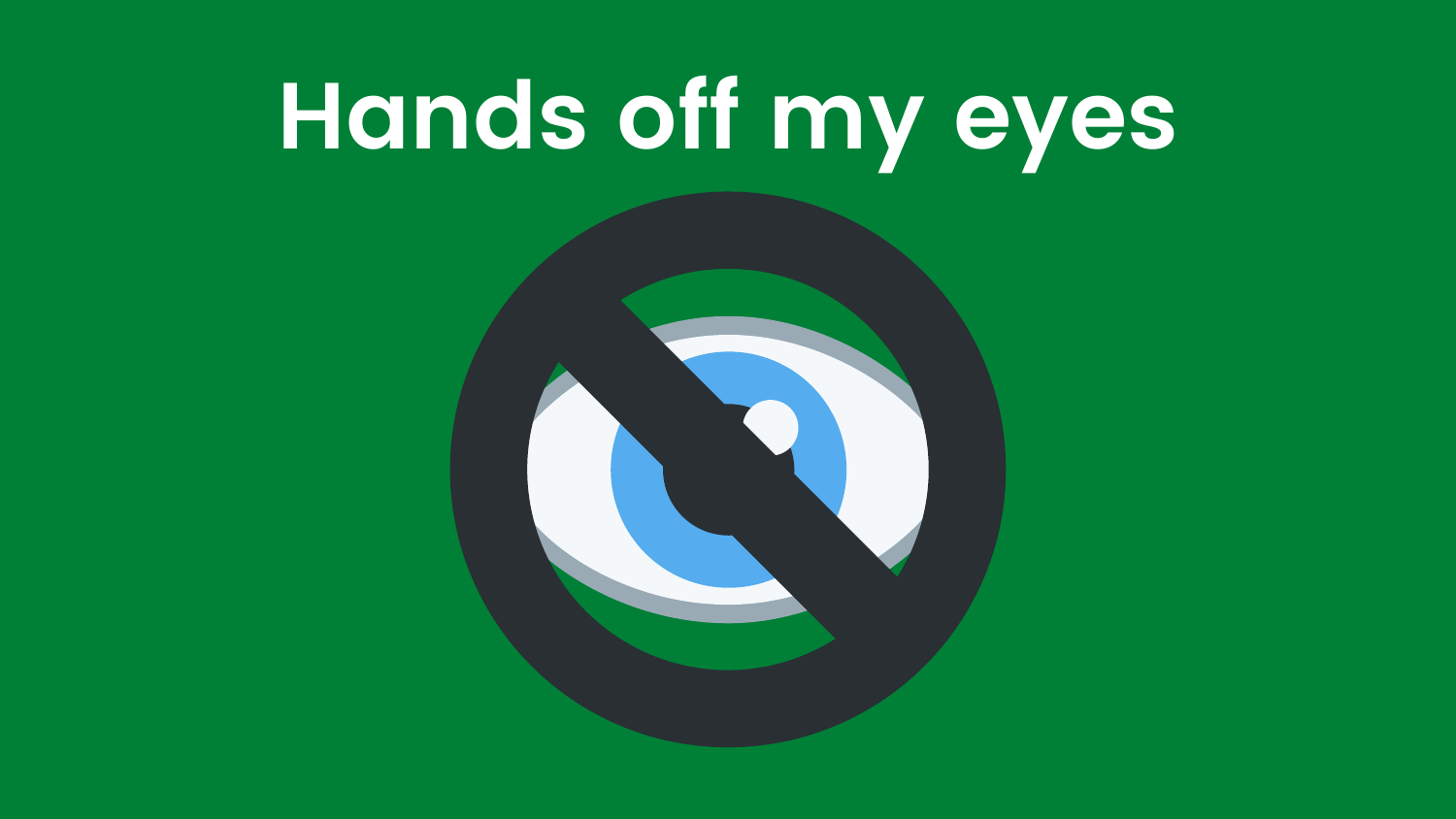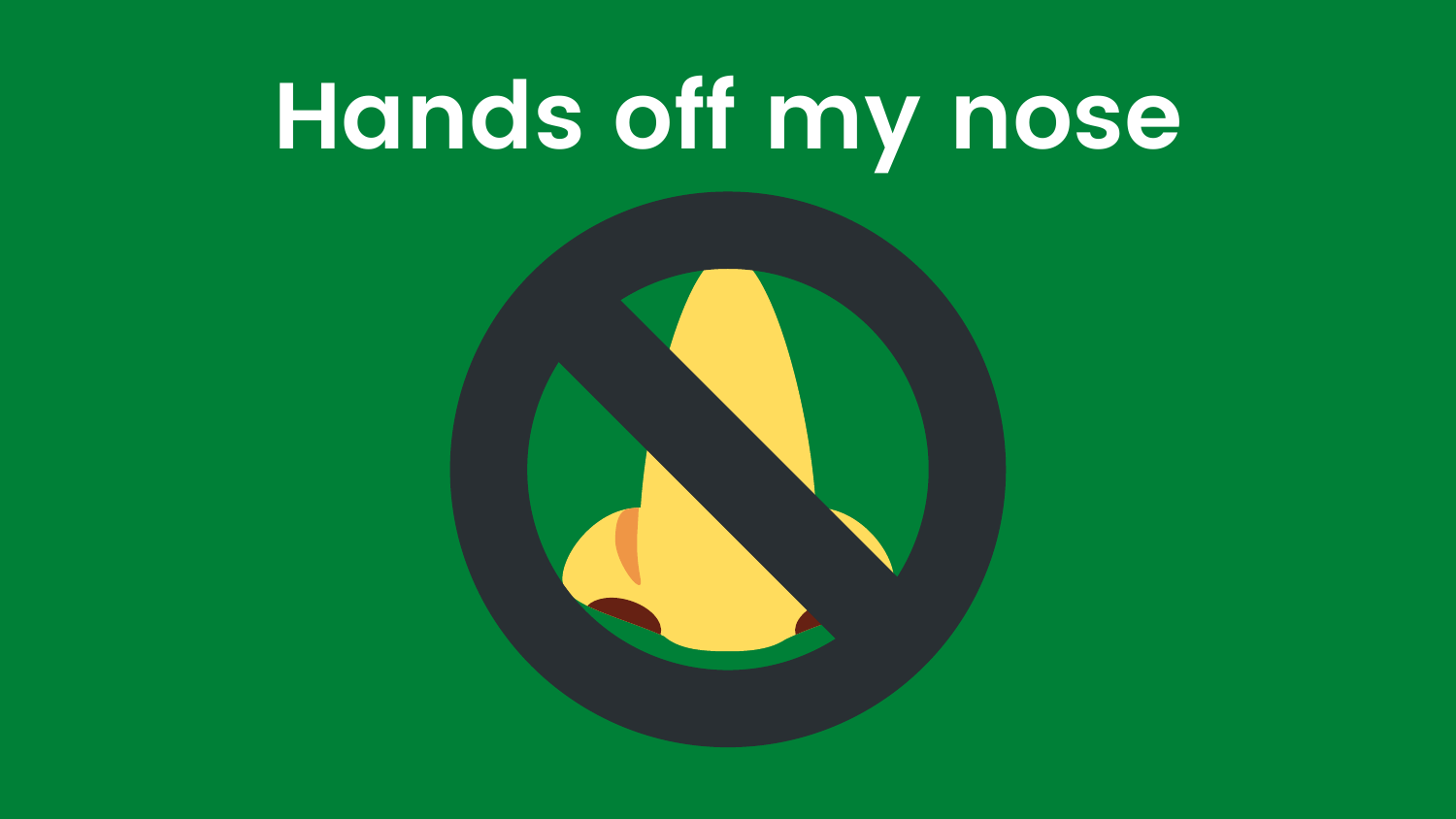### **Hands off my mouth**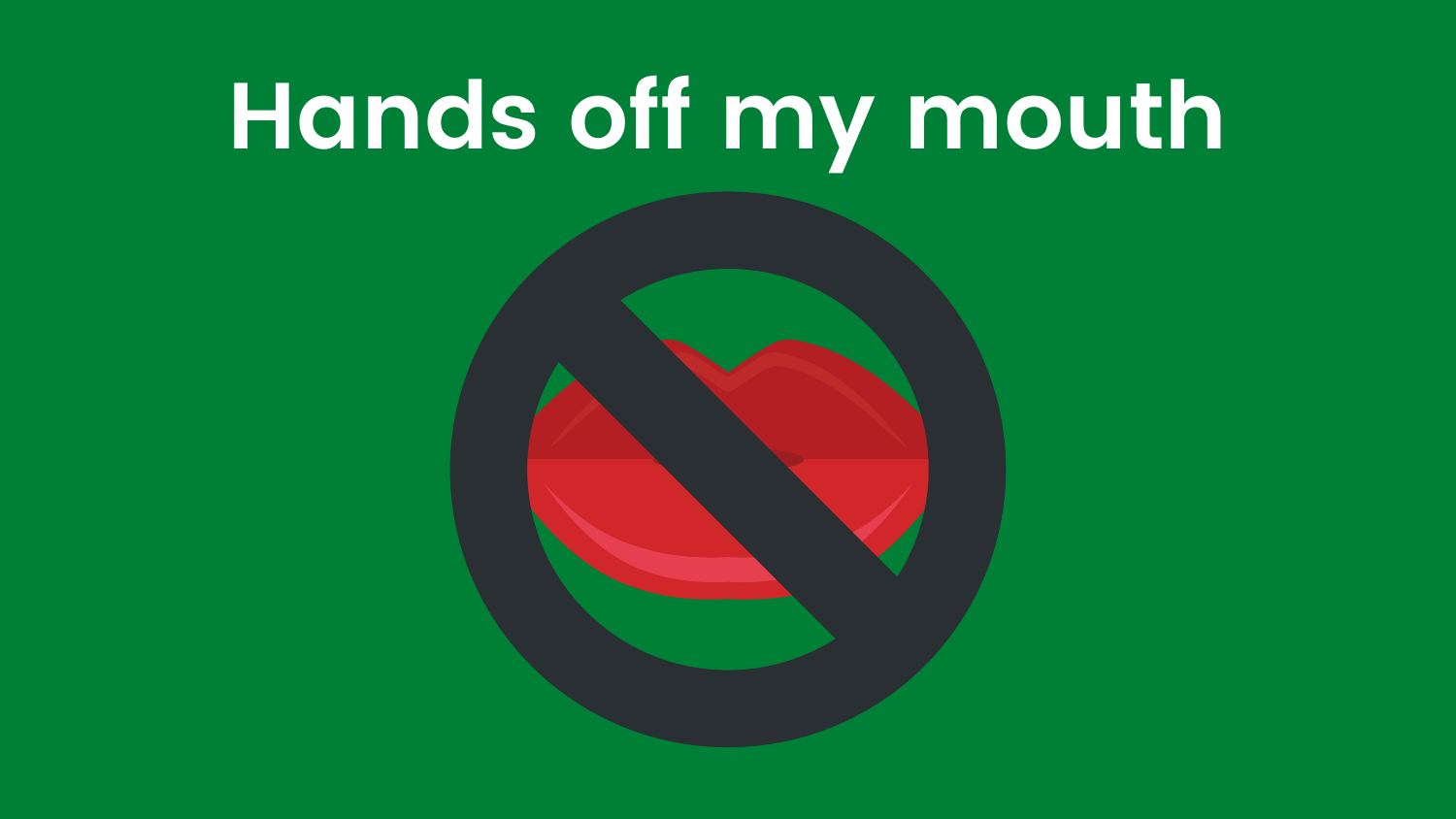#### **If I need to cough or sneeze, I do it in my elbow or in a tissue.**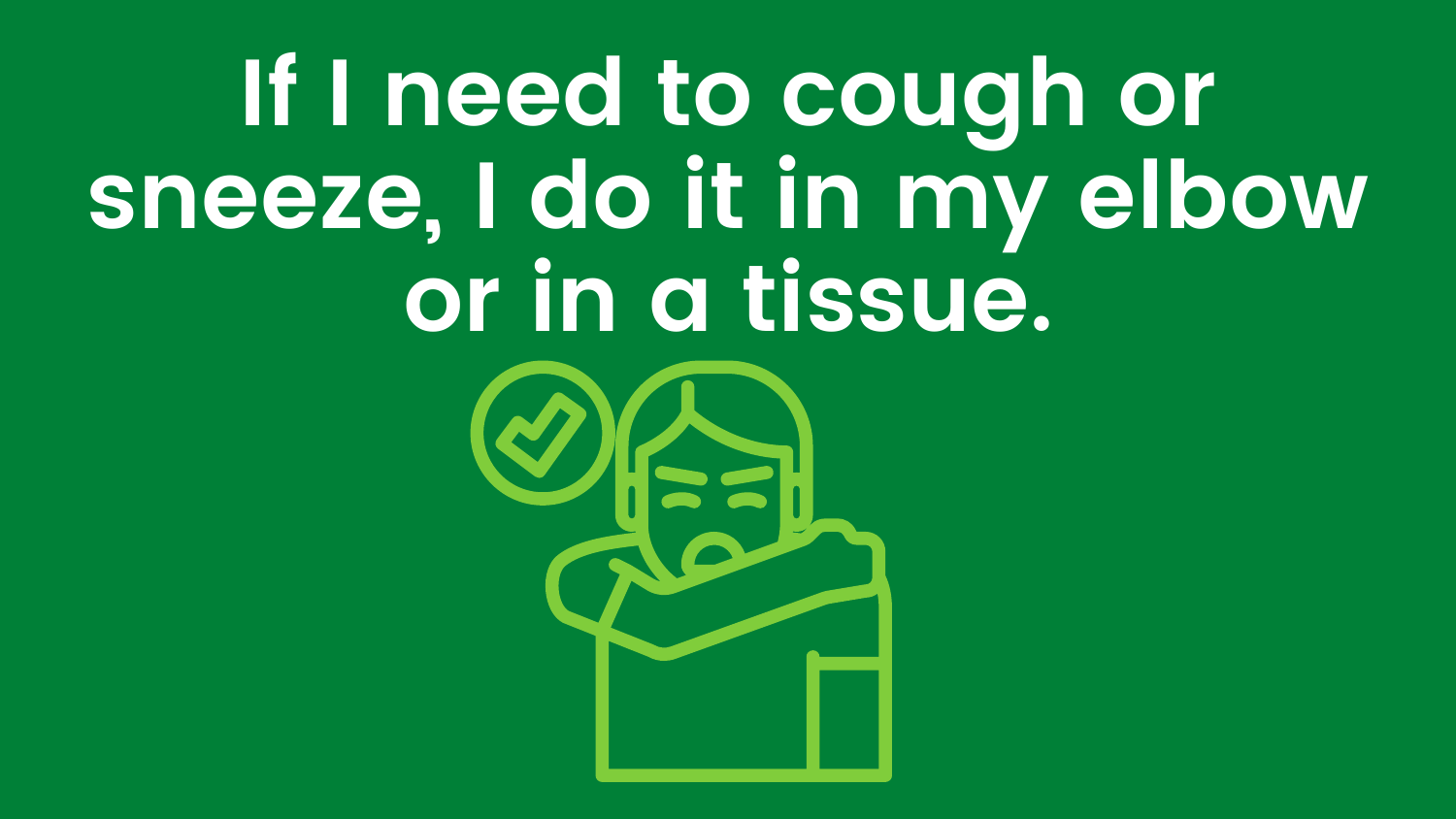## **The tissue goes in the garbage right away.**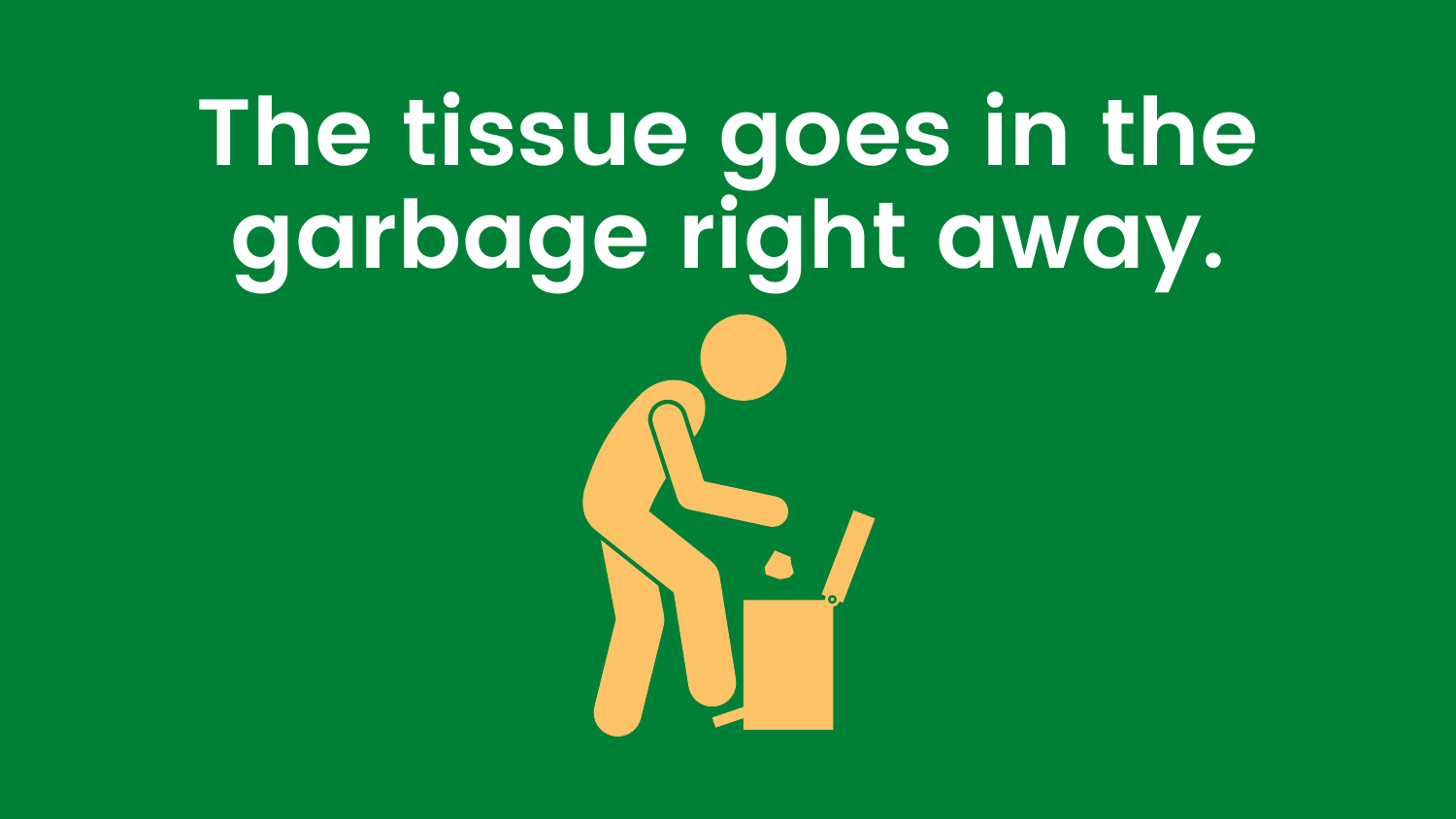# **Finally, it is important to wash my hands often. I will be washing my hands much more than I am used to.**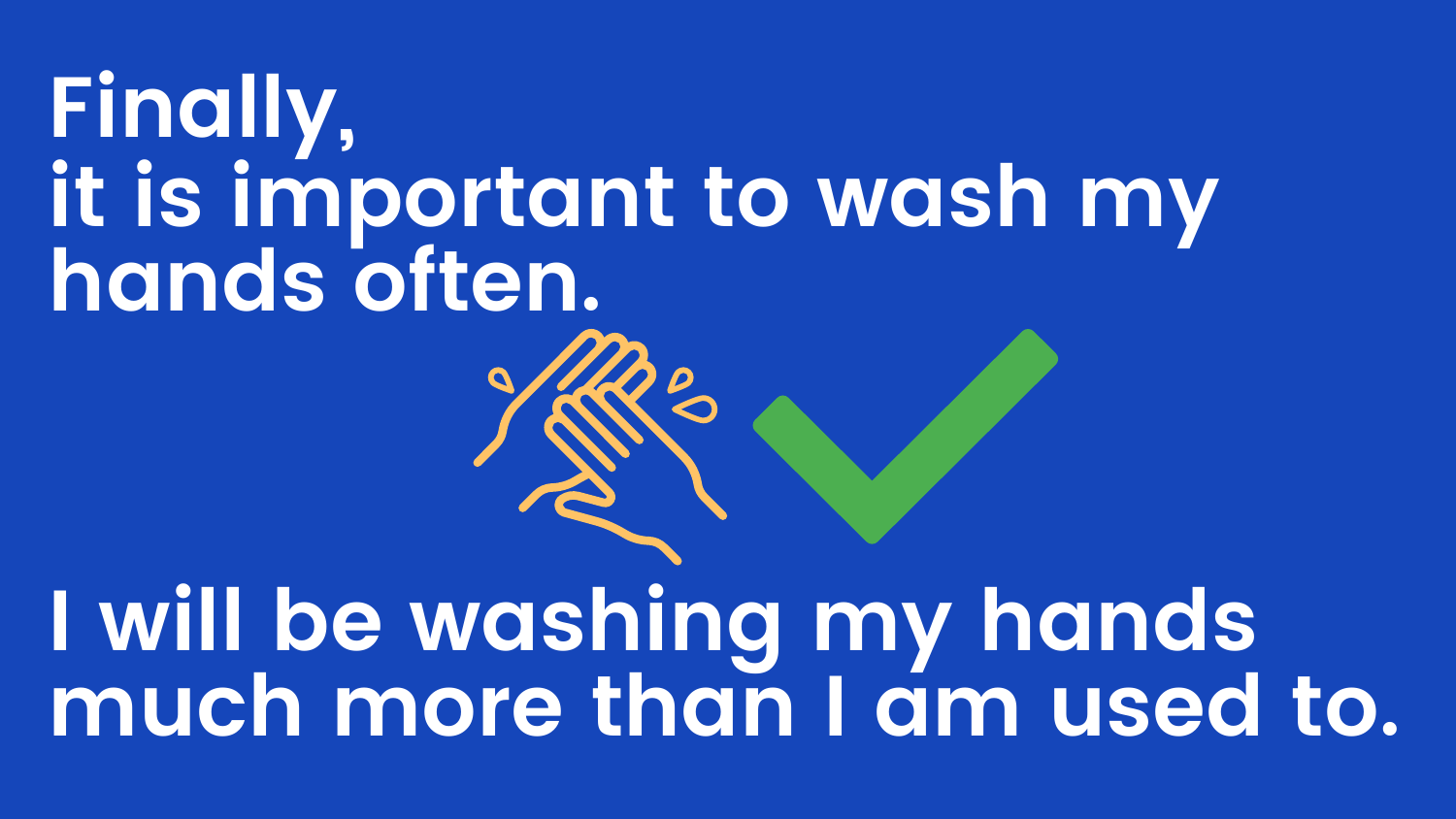#### **I wash my hands before and after activities.**

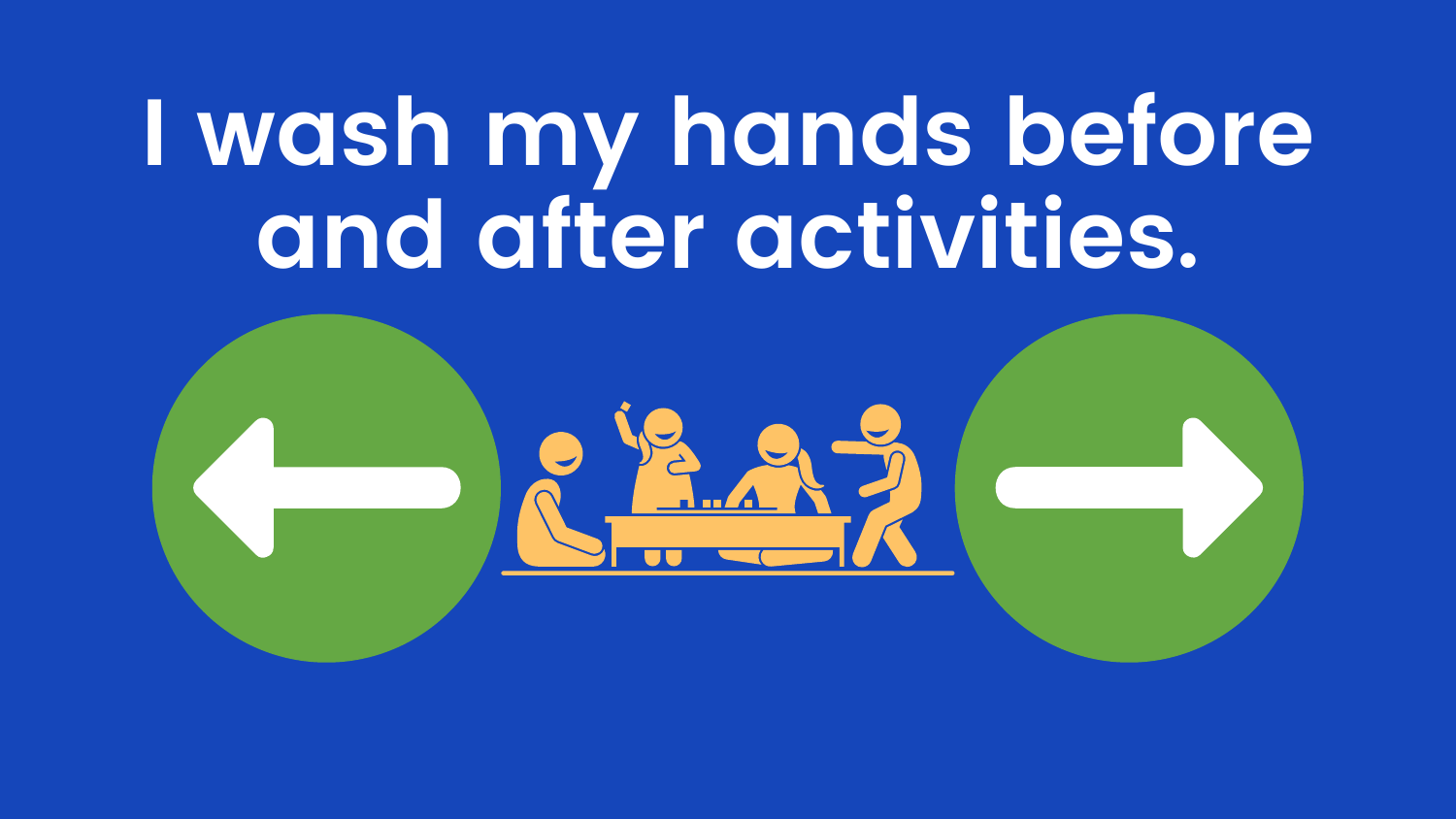## **I wash my hands before and after eating.**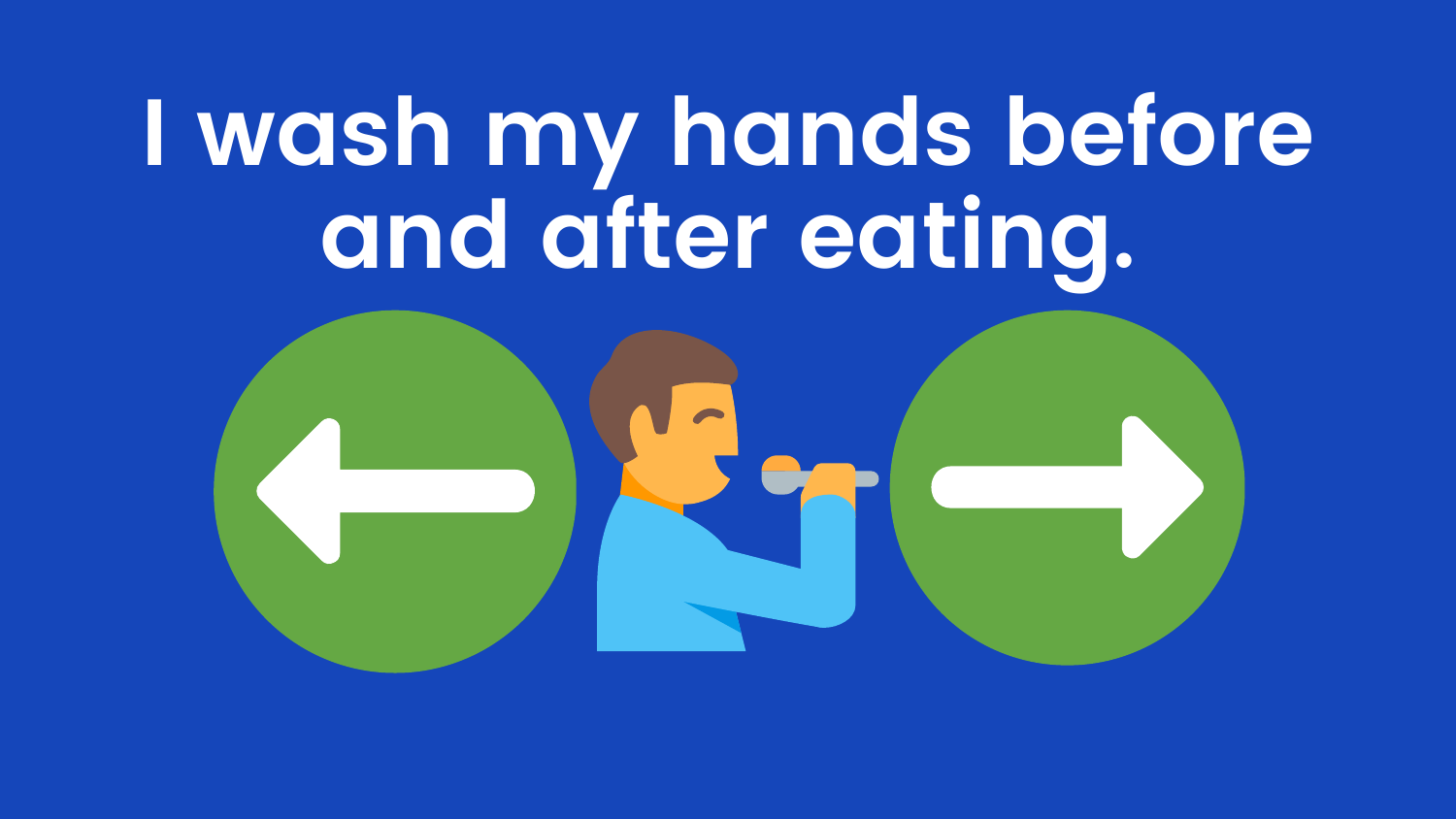## **I wash my hands after coughing and sneezing.**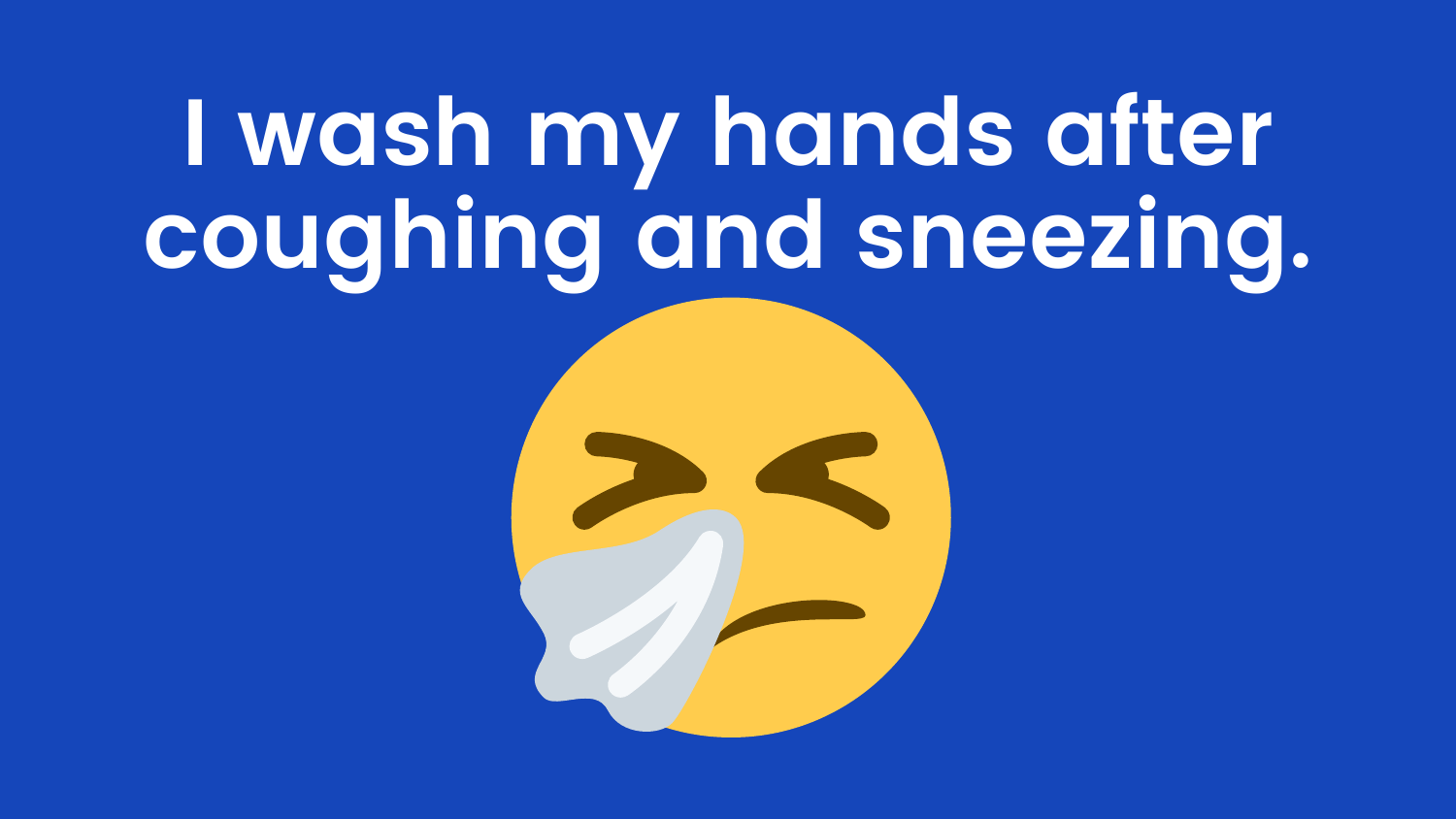## **I wash my hands after using the washroom.**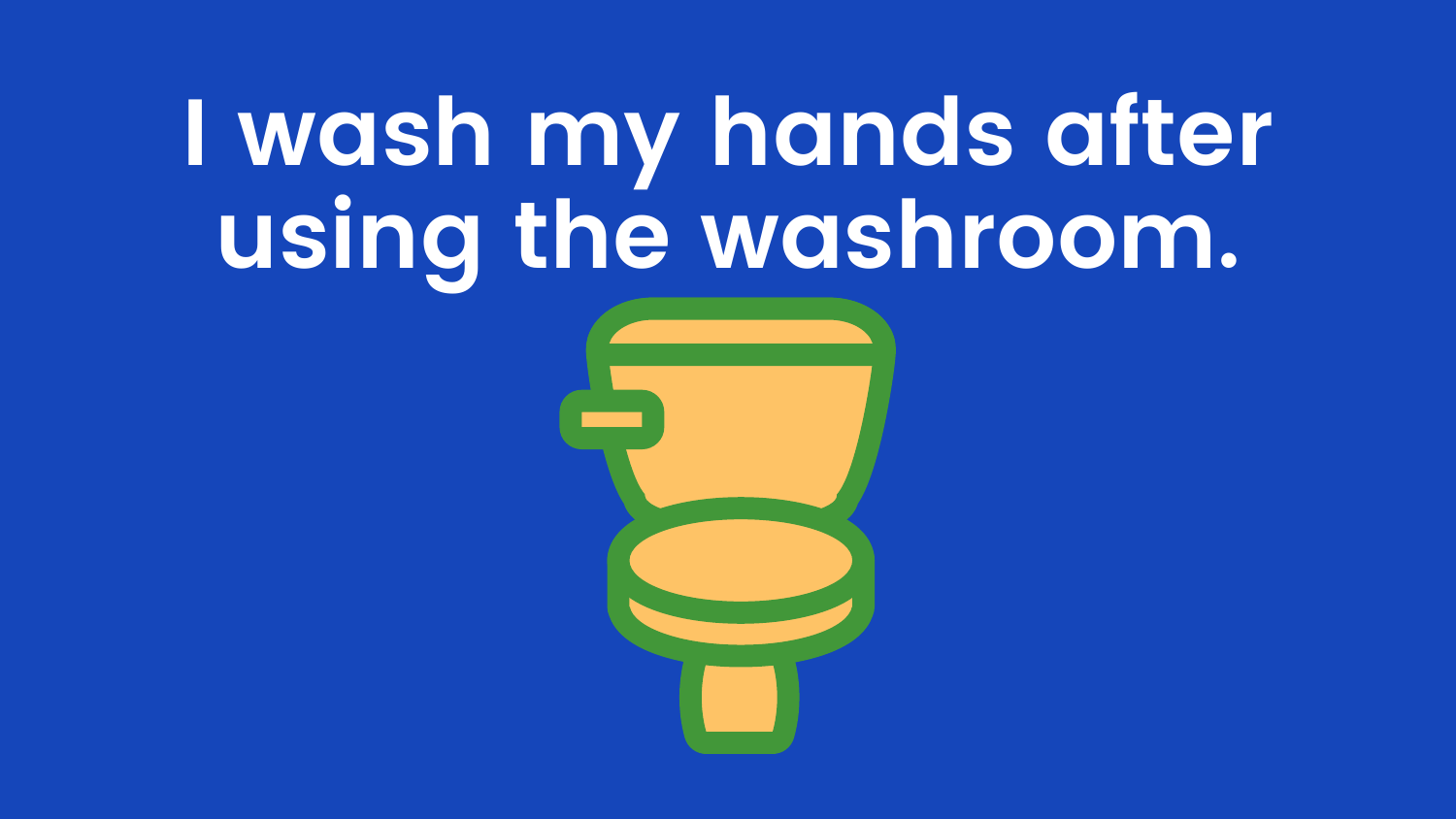#### **Three important rules help keep everyone safe:**

**No Sharing,**

**Hands Off, and**

**Wash Hands**